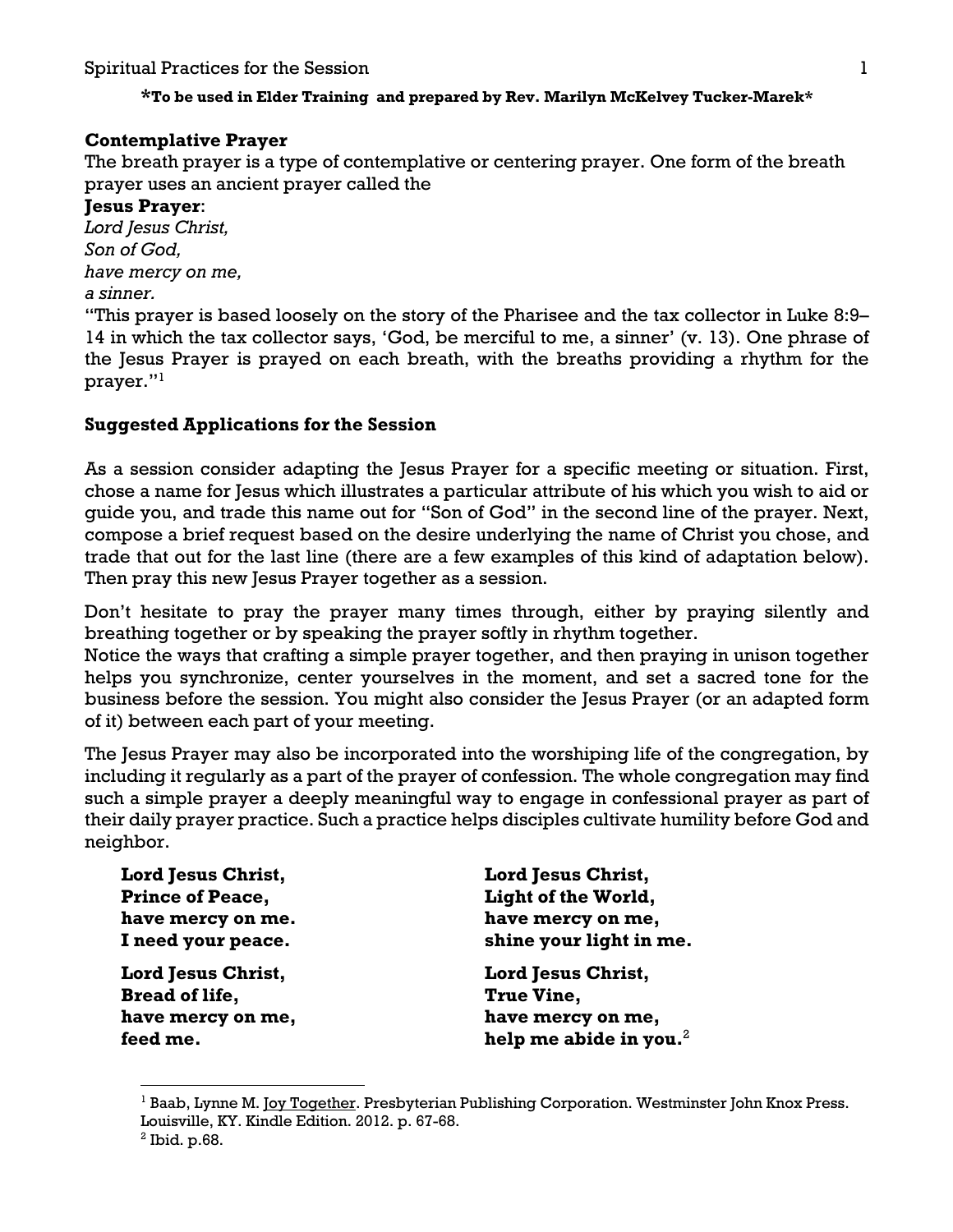### **Fasting Joel 2:12-13**

*<sup>12</sup> Yet even now, says the LORD, return to me with all your heart, with fasting, with weeping, and with mourning; 13 rend your hearts and not your clothing. Return to the LORD, your God, for he is gracious and merciful, slow to anger, and abounding in steadfast love, and relents from punishing.*

## **A Definition of Christian Fasting**

"Christian fasting is the voluntary denial of something for a specific time, for a spiritual purpose, by an individual, family, community, or nation."3

"Christian fasting is different than other kinds of fasting because it has a spiritual goal. A Christian fast comes from the desire to draw near to the Triune God and embrace God's values revealed in Jesus Christ and made real to us through the power of the Holy Spirit."

## **Suggested Application for the Session**

Session members might covenant to fast for a period of time before a meeting at which a particularly difficult or divisive item will be addressed. The duration and form the fast will take should be agreed upon by all the session members. For example, the session might agree to fast from added sugars, caffeine, alcohol, and screen time for one to four hours before the meeting, and to spend some of that time in intentional prayer about the item of particular concern.

Fasting in this way, intentionally as a community, gives shared purpose to the fast while the fast itself creates space for God to speak to the session members. Importantly, the process of a communal fast includes sharing about and reflecting together on the experience of the fast and how the participants felt God's presence and guidance during and following the fast. The session might open its next meeting following the fast with a conversation about the experience and what God has revealed through it. Although depending on the timing of the fast, it may end before the next meeting begins, the fast is not truly over until this communal reflection occurs.

Consider items your session currently faces about which, or occasions on which, it might be helpful to proclaim a communal fast. The session might also publicly announce their fast and invite the whole congregation to participate as able.

<sup>&</sup>lt;sup>3</sup> Baab, Lynne M. Joy Together. Presbyterian Publishing Corporation. Westminster John Knox Press. Louisville, KY. Kindle Edition. 2012. p.41.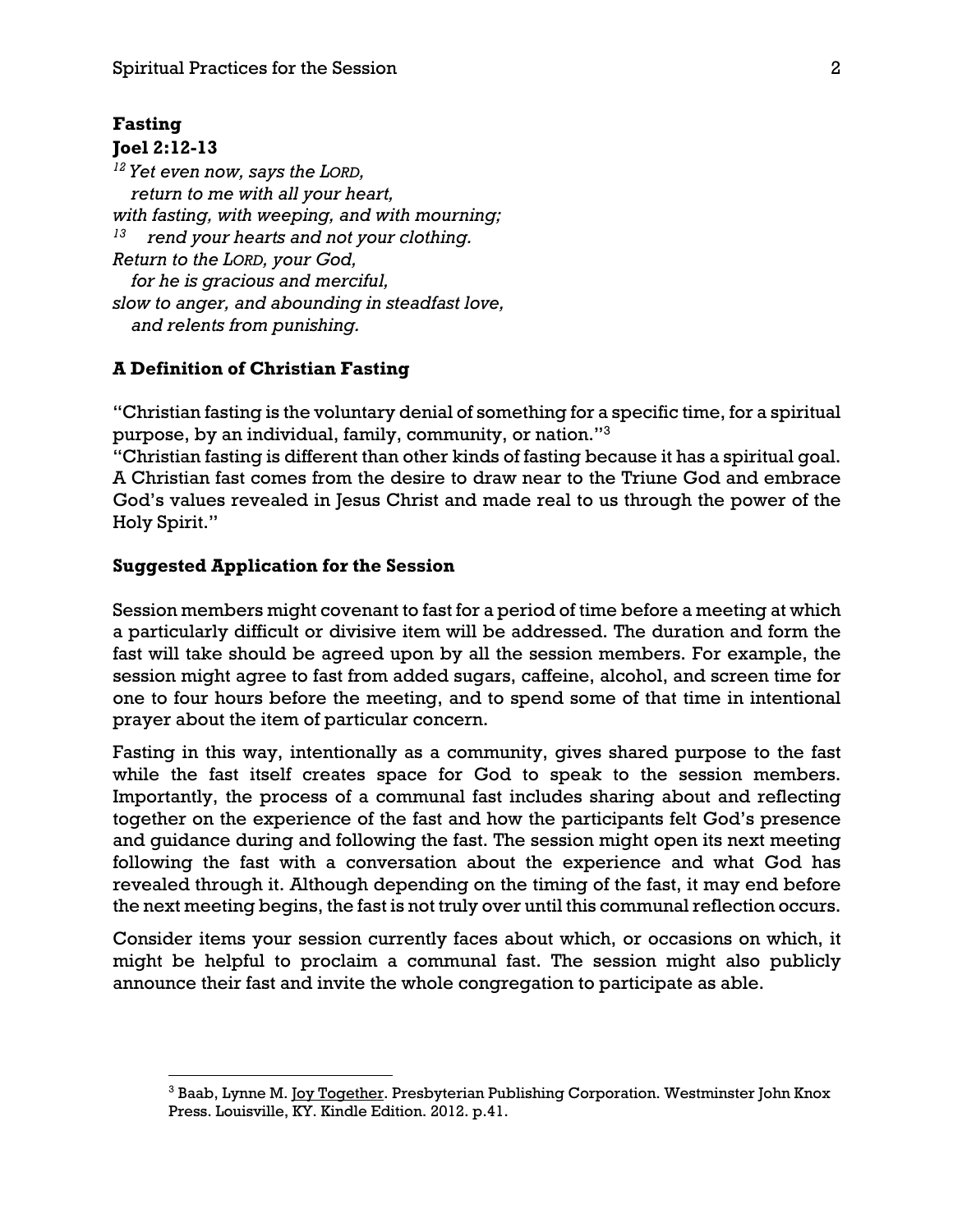### **Hospitality**

**Matthew 25:34–35:** *Come, you that are blessed by my Father, inherit the kingdom prepared for you…; for I was hungry and you gave me food, I was thirsty and you gave me something to drink, I was a stranger and you welcomed me.* 

### **A Definition of Hospitality**

"Hospitality means receiving the other, from the heart, into my own dwelling place. It entails providing for the need, comfort, and delight of the other with all the openness, respect, freedom, tenderness, and joy that love itself embodies."4

### **Suggested Applications for the Session**

Consider the space and routines used for your session meetings. Do they create a hospitable atmosphere? Do they see to the needs and comfort of the session members (including the pastor/moderator)? Do they provide for openness, respect, freedom, tenderness, and joy?

Brainstorm ways to make the session meeting more hospitable. For example, if session members come to the meeting directly after a work day, are nourishing refreshments provided? Is the seating comfortable for all of those who participate? Is the space a comfortable temperature when people arrive?

Session members might consider taking turns serving as the host of the meeting, and seeing to the tasks necessary to create a hospitable space.

Practicing hospitality as a session may help the session view everything the congregation does through the lens of hospitality. Who is made to feel welcome, how so? Where? In the building? On the playground? In worship? Online? How can the congregation practice greater hospitality?

<sup>&</sup>lt;sup>4</sup> Thompson, Marjorie J. Soul Feast: An Invitation to the Christian Spiritual Life. Newly Revised Edition. Westminster John Knox Press. Louisville, KY. Kindle Edition. 2014. p.133.